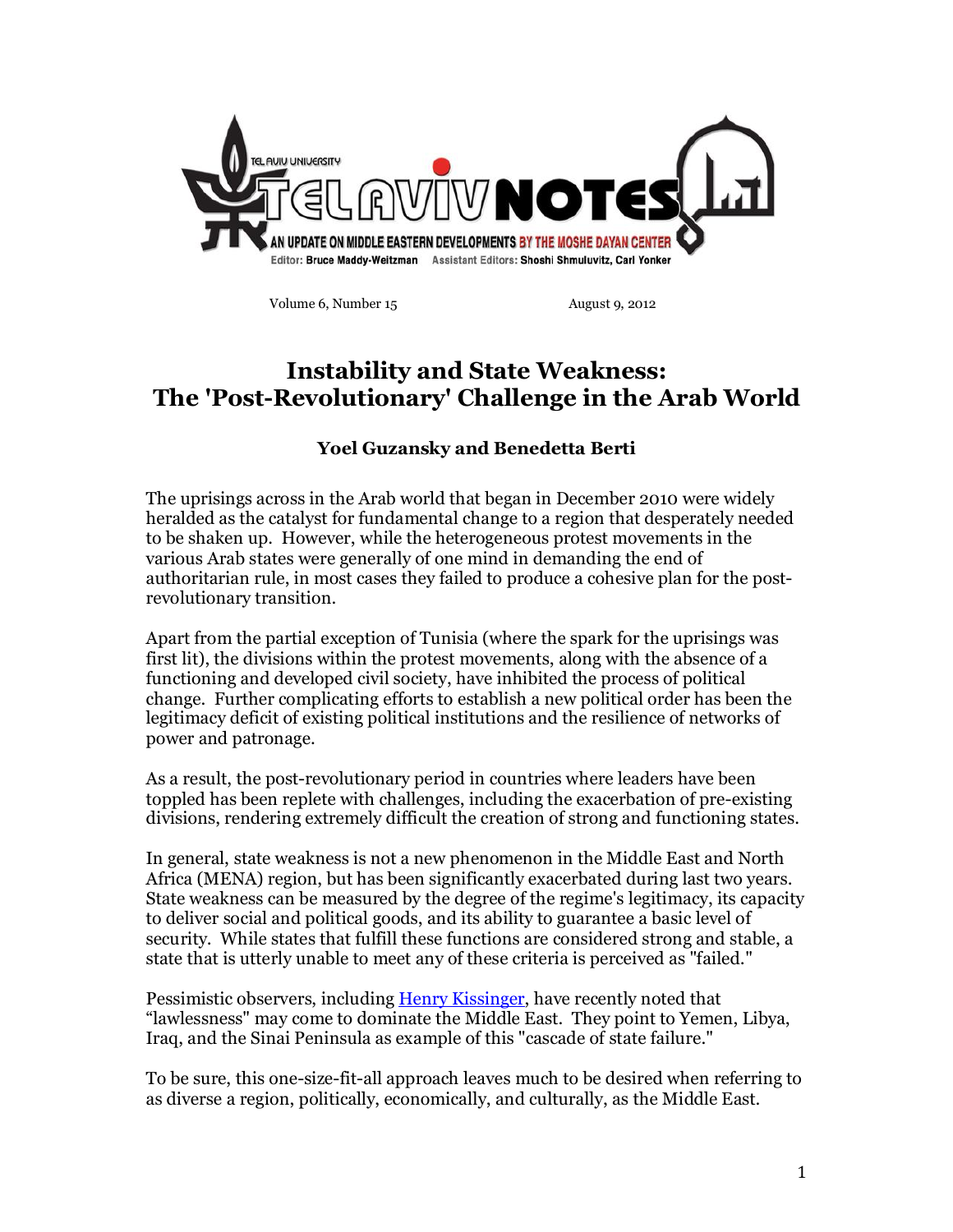Even so, there seems to be truth in the notion that the post-revolutionary stabilization period in most countries is witnessing the exacerbation of pre-existing cleavages and weakening of central authority.

Already prior to the Arab Spring events, the MENA region provided important examples for analyzing the problem of state weakness, with half of the twenty-two Arab League member states defined as weak states, varying between highly dysfunctional states like Yemen or Sudan and weak but far from collapsing countries like Lebanon. However, since the beginning of the Arab uprisings, there has been a general deterioration in the level of internal stability of MENA states. For example, the new Libyan authorities have been confronting monumental difficulties in their effort to reassert control and accumulate sufficient legitimacy following their overthrow of the Qaddafi's regime. The country is highly fragmented, with competing tribal loyalties having always taken precedence over a common national identity, and lacks strong central political institutions. One of the toughest tasks the new government faces is how to assert authority over tribes, cities, and provinces, which are resisting attempts to bring about a measure of centralized control. This difficulty is related to the problem in establishing a monopoly on the use of force and dismantling existing armed groups. Their proliferation is especially a problem given the fact that the Libyan security sector, already weak during the Qaddafi regime, has been in a nearly total state of disarray following Qaddafi's overthrow. Although security sectors reforms are being implemented and a large-scale DDR (disarm, demobilize, reintegrate) program does exist, the establishment of a cohesive and well-functioning Libyan state seems to be a remote possibility for now.

Syria, of course, is currently the "hottest" of all Arab arenas. Even before the outbreak of the Syrian uprising in March 2011, Syria was listed as the  $48<sup>th</sup>$  most unstable state in the world by *Foreign Policy'*s index of Failed States. Now it is ranked 23rd. The initial clashes between the Syrian regime and the anti-Assad opposition forces have escalated exponentially in the past few months, leaving the country in a state of full civil war. The depth of the cleavage between the pro-regime forces and the opposition groups, and the wounds that the ongoing war will leave on Syria's political and social fabric suggest that Syria's high degree of state weakness and instability will extend even to the post-conflict stage. Whoever will be left standing will face the daunting task of having to unite a deeply polarized country, reign in a vast number of active militias and armed groups, and rebuild social and political institutions.

The case of Yemen, currently ranked as the 8th most unstable and weak state in the world, is even more extreme. The Yemeni authorities are trying to tackle simultaneously a violent uprising with sectarian connotations in the north, a separatist struggle in the south, and growing jihadist activities with global connections. This challenge is especially daunting as Yemen is also among the poorest and least developed states in region, with the central government lacking internal legitimacy and the capacity to deliver social and political goods.

The ongoing turmoil in the region has accelerated existing trends that pose a number of important challenges to the human security of the region.

Firstly, failing states represent a challenge to regional stability. This is especially the case because of the large involvement of external actors in the domestic affairs of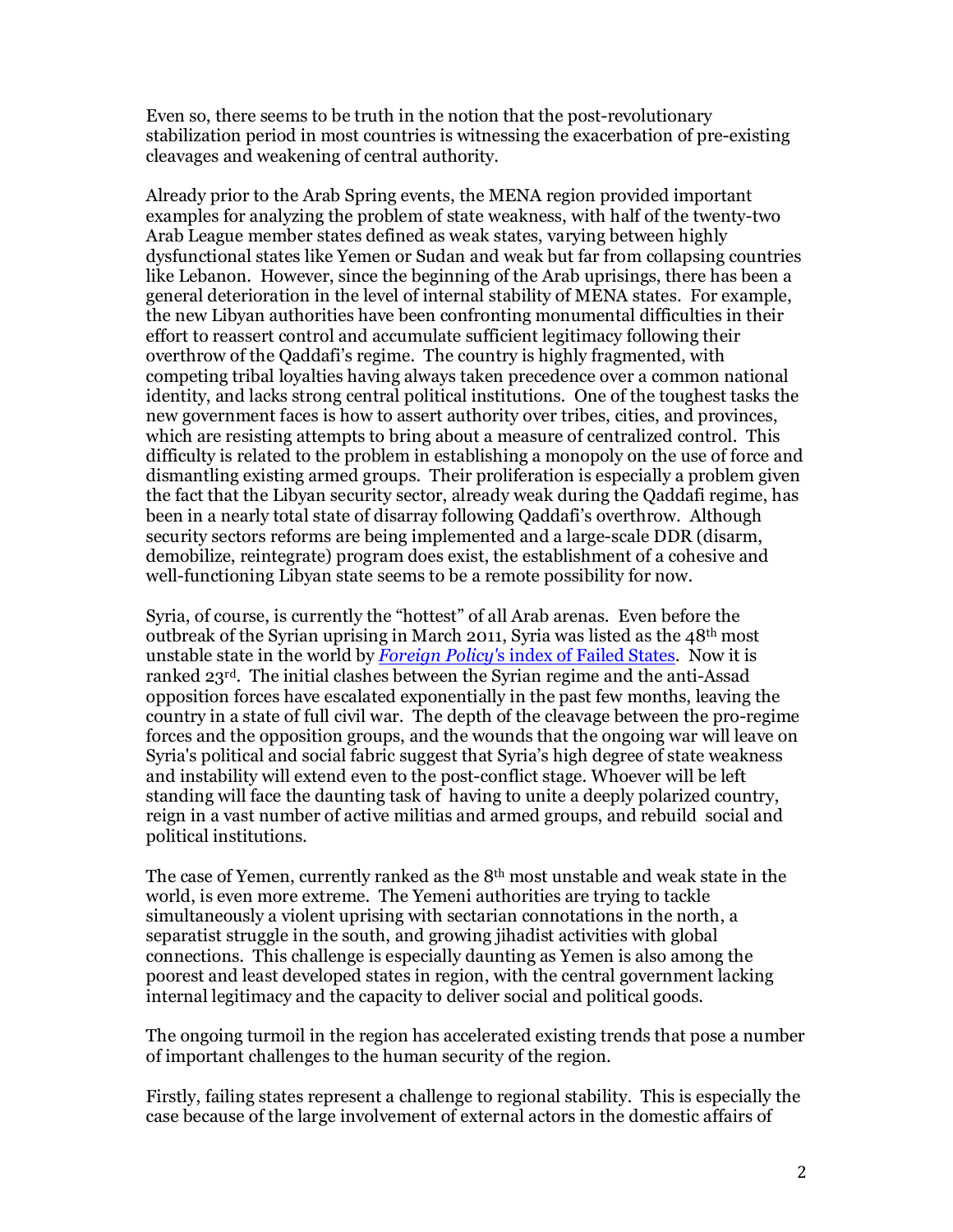weak and failing states. The weakness of the central government and the proliferation of groups competing with the state represent an excellent opportunity for external third parties seeking to expand their influence on the region. The Lebanese civil war between 1975-1990 serves as a reminder of the dangers of protagonists becoming surrogates for regional and international conflicts. Currently, both Iraq and Yemen are increasingly looking like potential arenas for similar struggles between the different regional and global powers invested in the region. Similarly, the conflict in Syria is becoming increasingly more regionalized.

Secondly, failing states are problematic from a human security and humanitarian perspective. Such states are often unable to provide security as well as basic social and political goods, contributing to heightened precariousness of the living conditions of the population. The recent example of famines in both Somalia and Yemen tragically highlight the human cost of prolonged internal instability and endemic state failure. Similarly, the ongoing war in Syria is resulting in a humanitarian crisis, with large numbers of both internally displaced persons within Syria and refugees seeking safety in neighboring states – Turkey, Jordan, Lebanon and Northern Iraq.

A third challenge stemming from failing states is the terrorist challenge. Failing states present international and regional terrorist organizations with a convenient base of operations, and are more likely than other states to host such groups on their soil. Fourth is the crime challenge. Similar to terrorist organizations, criminal organizations take advantage of governments' loose control in failing states to advance their interests.

A final security challenge is the increased threat of proliferation of non-conventional arms. As Syria implodes, the concern that Syria's chemical and biological weapons may not be secured, or may be transferred by the regime to its Hizballah ally has heightened.

The Arab Spring accelerated a pre-existing trend within the MENA region, one characterized by state weakness and instability. This widespread weakness stems from a number of factors, including the unrepresentative and unpopular nature of the ruling political institutions, the lack of a cohesive and unitary citizenship discourse, the failure to provide social and political goods to all citizens, and the difficulties in preventing the proliferation of non-state armed groups and alternative pockets of authority within the country's territory.

Given the structural nature of the problems faced by MENA states, it is unlikely that the regime changes induced by the Arab uprisings will lead to a rapid improvement of the situation. As a result, at least in the short term, it is fair to expect continued instability and state weakness, with all that that implies for regional stability.

What's more, the longer and deeper the crisis,, the greater the likelihood that other regional actors will become more involved in the various flash points by supporting one or another of the warring protagonists. This in turn will pose new challenges to regional peace and stability.